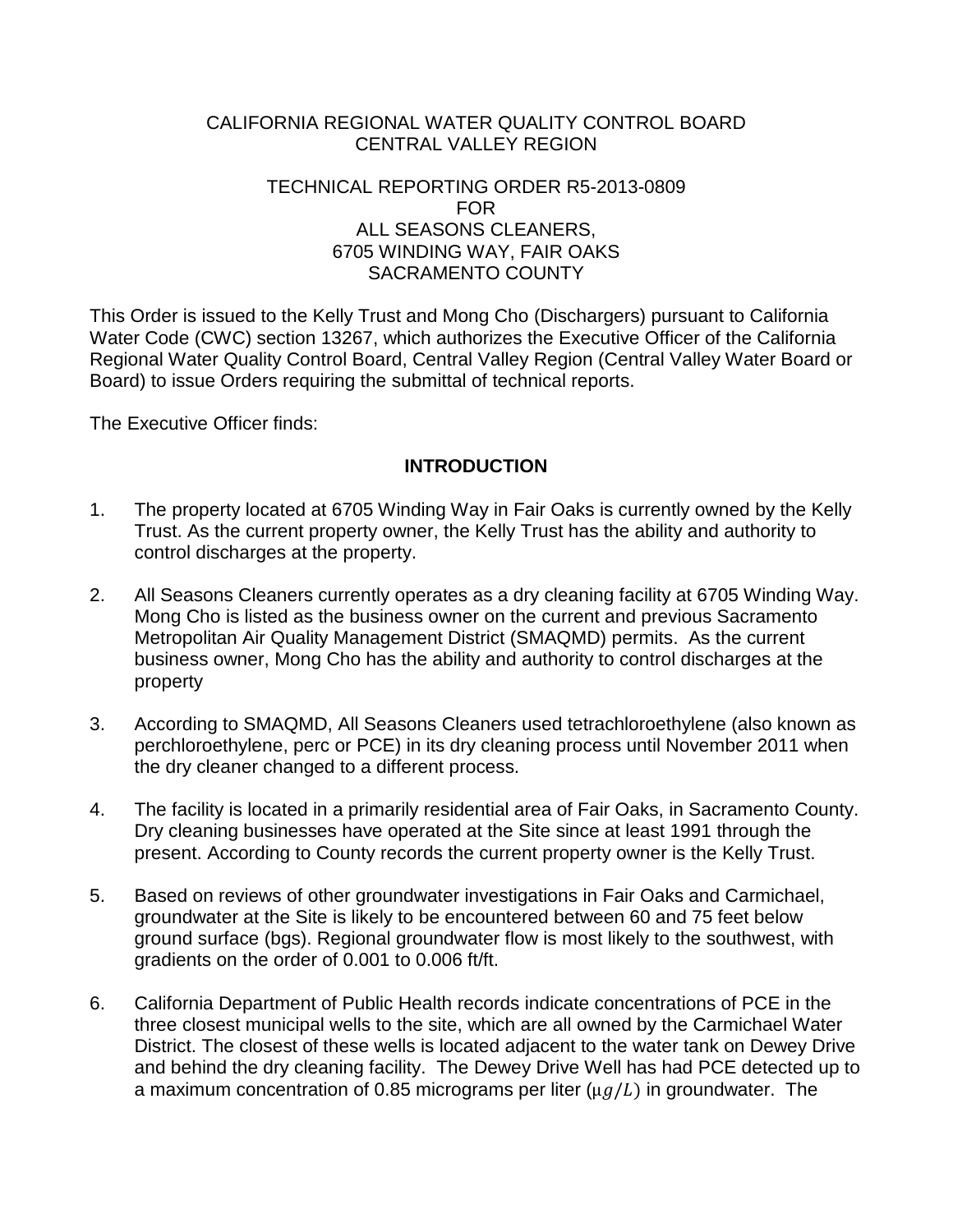Barrett Road Well located on Barrett Road between Perrin Way and Rampart Drive has recently contained PCE as high as 32  $\mu g/L$ . The Winding Way Well located off of Charleston Drive between O'Donnell Park and Rustic Road recently had PCE as high as 2.9  $\mu$ g/L. PCE in all three of these wells has generally been increasing in concentration with time.

# **LEGAL PROVISIONS**

- 7. The Central Valley Water Board's *Water Quality Control Plan for the Sacramento River and San Joaquin River Basins, 4th Edition* (Basin Plan) designates beneficial uses of the waters of the State, establishes water quality objectives (WQOs) to protect these uses, and establishes implementation policies to implement WQOs. The designated beneficial uses of the groundwater beneath the Site are domestic, municipal, industrial, and agricultural supply.
- 8. CWC section 13267 states, in part:

(b)(1) In conducting an investigation . . ., the regional board may require that any person who has discharged, discharges, or is suspected of having discharged or, discharging, or who proposes to discharge waste within its region . . . shall furnish, under penalty of perjury, technical or monitoring program reports which the regional board requires. The burden, including costs, of these reports shall bear a reasonable relationship to the need for the report and the benefits to be obtained from the reports. In requiring those reports, the regional board shall provide the person with a written explanation with regard to the need for the reports, and shall identify the evidence that supports requiring that person to provide the reports.

The Dischargers own the property or operate the dry cleaning facility, which resulted in the suspected discharge of wastes, specifically PCE, to groundwater. Therefore, the Discharger is a "person who has discharged, or is suspected of having discharged waste" within the meaning of CWC section 13267. The reports required herein are necessary to delineate the nature and extent of the contamination beneath the Site, to assure protection of waters of the state, and to protect public health and the environment.

9. CWC section 13268 states, in part:

(a)(1) Any person failing or refusing to furnish technical or monitoring program reports as required by subdivision (b) of Section 13267 . . . or falsifying any information provided therein, is guilty of a misdemeanor and may be liable civilly in accordance with subdivision (b).

(b)(1) Civil liability may be administratively imposed by a regional board in accordance with Article 2.5 (commencing with Section 13323) of Chapter 5 for a violation of subdivision (a) in an amount which shall not exceed one thousand dollars (\$1,000) for each day in which the violation occurs.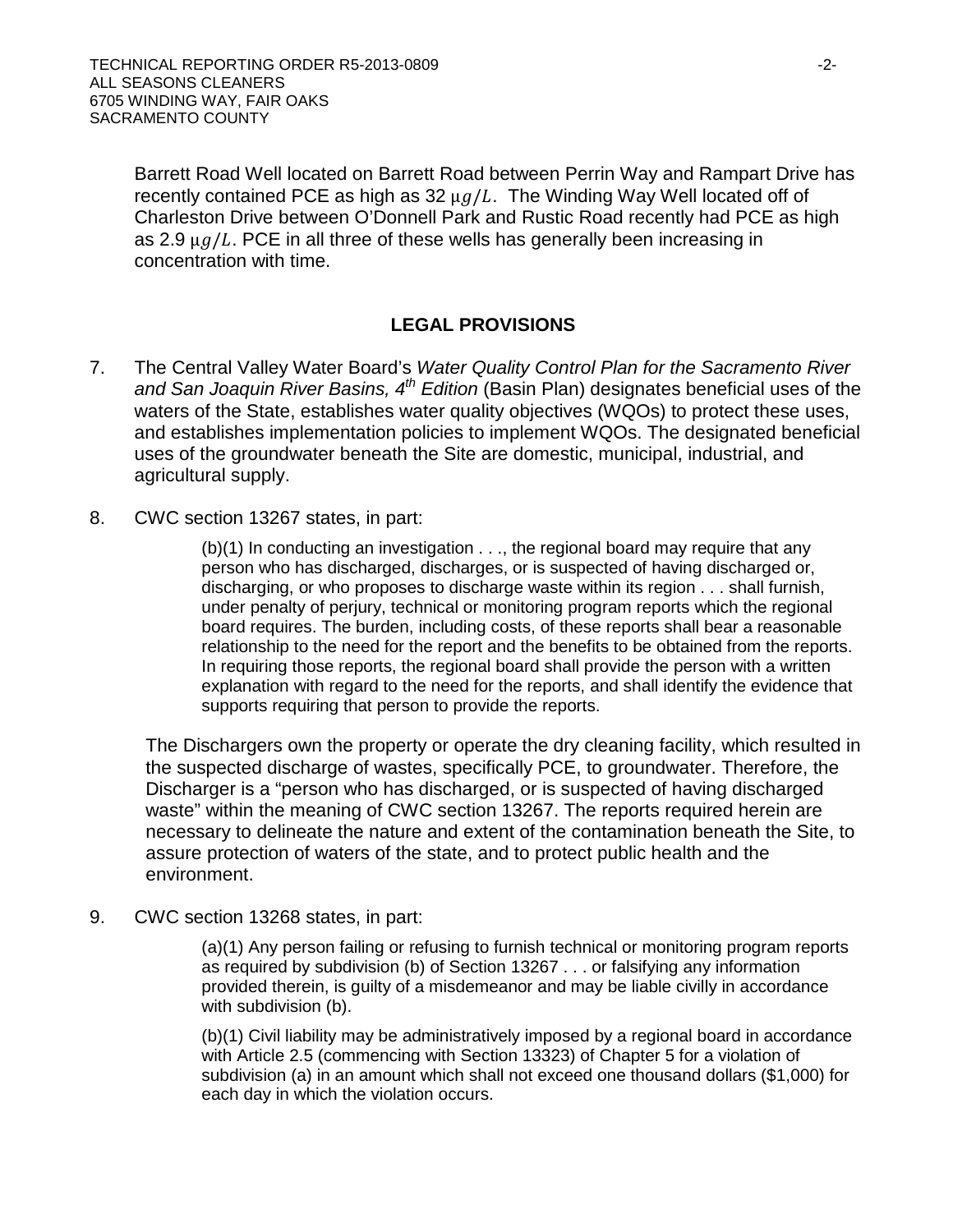(c) Any person discharging hazardous waste, as defined in Section 25117 of the Health and Safety Code, who knowingly fails or refuses to furnish technical or monitoring program reports as required by subdivision (b) of Section 13267, or who knowingly falsifies any information provided in those technical or monitoring program reports, is guilty of a misdemeanor, may be civilly liable in accordance with subdivision (d), and is subject to criminal penalties pursuant to subdivision (e).

(d)(1) Civil liability may be administratively imposed by a regional board … for a violation of subdivision (c) in an amount which shall not exceed five thousand dollars (\$5,000) for each day in which the violation occurs.

8. Failure to submit the required report to the Central Valley Water Board according to the schedule detailed herein may result in enforcement action(s) being taken against you, which may include the imposition of administrative civil liability pursuant to CWC section 13268. Because PCE is a hazardous waste, administrative civil liability of up to \$5,000 per violation per day may be imposed by the Central Valley Water Board for non-compliance with the directives contained herein.

# **REQUIRED ACTIONS**

**IT IS HEREBY ORDERED** that, pursuant to California Water Code section 13267, Dischargers shall submit the following technical reports:

- 1. A Site Investigation Work Plan to define the extent of groundwater and soil gas polluted with volatile organic compounds (VOCs) including PCE. The Investigation Work Plan must include, at a minimum, the following:
	- a) Collection of soil gas samples as necessary to assess the vertical and lateral extent of VOCs in soil gas at the Site
	- b) Collection of groundwater samples as necessary to delineate the vertical and lateral extent of the groundwater impacted by VOCs.
	- c) A sensitive receptor survey and a health risk assessment for indoor air .
- 2. A Site Historical Activity Report that includes a history of dry cleaning operations at the Site, equipment currently and formerly used, type(s) of solvent used, amount of solvent used, and records of waste solvent and filter disposal.

The Site Historical Activity Report and Investigation Work Plan shall be submitted no later than **31 October 2013**. Following approval of the Investigation Work Plan by the Central Valley Water Board, the work plan shall be implemented and a report of investigation results shall be submitted no later than **1 March 2015**.